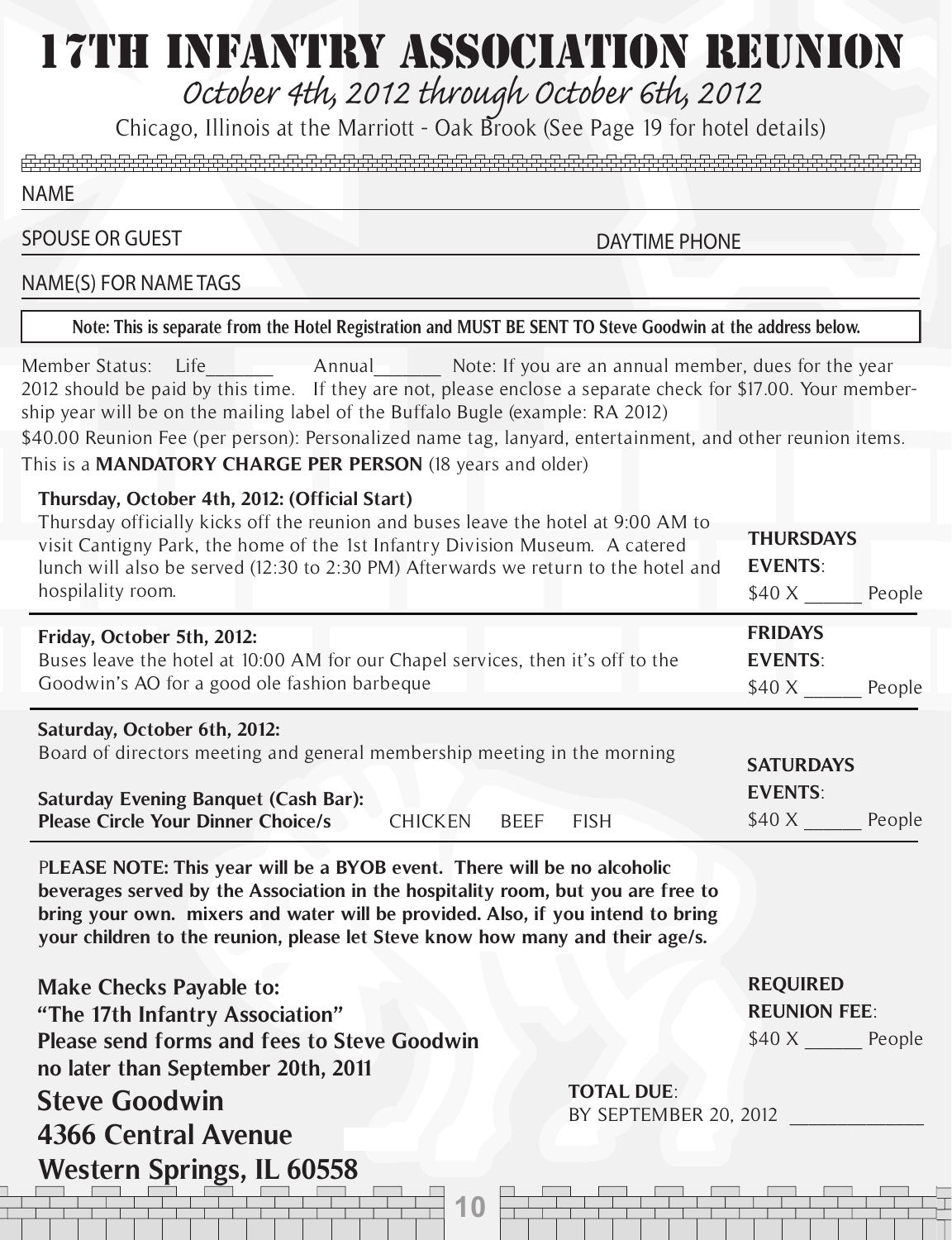# 2012 REUNION: CHICAGO, ILLINOIS CHICAGO MARRIOT OAK BROOK OCTOBER 4TH, 5TH, 6TH

\*Attendees should plan on ariving at the hotel on Wednesday, Oct 3rd<br>*Continued on page 19 with Hotel Information, etc.* 

### THURSDAY **OCT 4TH, 2012**

**Depart Hotel at 9:00 AM: Location: Cantigny Park, home of the 1st Infantry Division Museum.**

**Museum Tour: 10:00 to 12:00**

This is a self-guided tour with docents available on request. This museum offers acres of beautiful botanical gardens for your enjoyment as well as access to Col. Robert McCormick's private residence. Col. McCormick served as an officer with the 1st division during WW1 and was also the founder of the Chicago Tribune and WGN radio and television stations. This is a family friendly park and one that especially encourages children to attend. For those needing assistance trams are available for transportation between the parks two locations. Following our tour a catered lunch will be served beginning at 12:30 until 2:30. Upon completion of the day's events we'll head back to the hotel for good times in our hospitality room.



## FRIDAY **OCT 5TH 2012**

**Depart Hotel at 10:00 AM: Location #1: Hinsdale Covenant Church**

**Location #2: Home of your reunion hosts Steve and Lauren Goodwin.**

We'll hold our traditional memorial service at my home church Hinsdale Covenant Church. Upon completion of our service we'll head to my home where we'll have a good old fashioned "reunion". Complete with backyard BBQ catered by a local catering company, Uncle Bubs and entertainment with a Chicago influence.

Lunch will be served at noon and the festivities can go until the local authorities tell us to turn it down! Complete with beer and wine. My goal is to make this as "family-friendly" as possible. Bring the kids and let them hear the legends of the 17th tell their stories and learn more about us and come to know why we are a "band of brothers". Bring pictures and fond memories and lets have good time. Pray for good weather!

**11**

## SATURDAY **OCT 6TH 2012**

**17th Infantry Regiment Association Banquet Location: Chicago Marriott Oak Brook 6:00 - 11:00 PM**

The duration of Saturday is wide open. We are located directly across from Chicagoland's largest outdoor mall with plenty of shopping and restaurants to meet any and everyone's needs. The hotel will provide shuttle service to and from the mall on request. Additionally, the hotel also has a Hertz rental agency on property and can provide rental cars for easy access any of Chicago's points of interest.

We'll have our traditional banquet complete with induction of officers and board of directors. This event will also include alcohol service provided by the hotel and done so on a cash basis. This eliminates the liability for the association and allows for that service if you choose. Upon completion of our banquet you're always welcome to return to the hospitality room and continue your conversation. It is at this time that the silent auction will be completed and all items must be paid for and collected.

**~ continued on page 19**